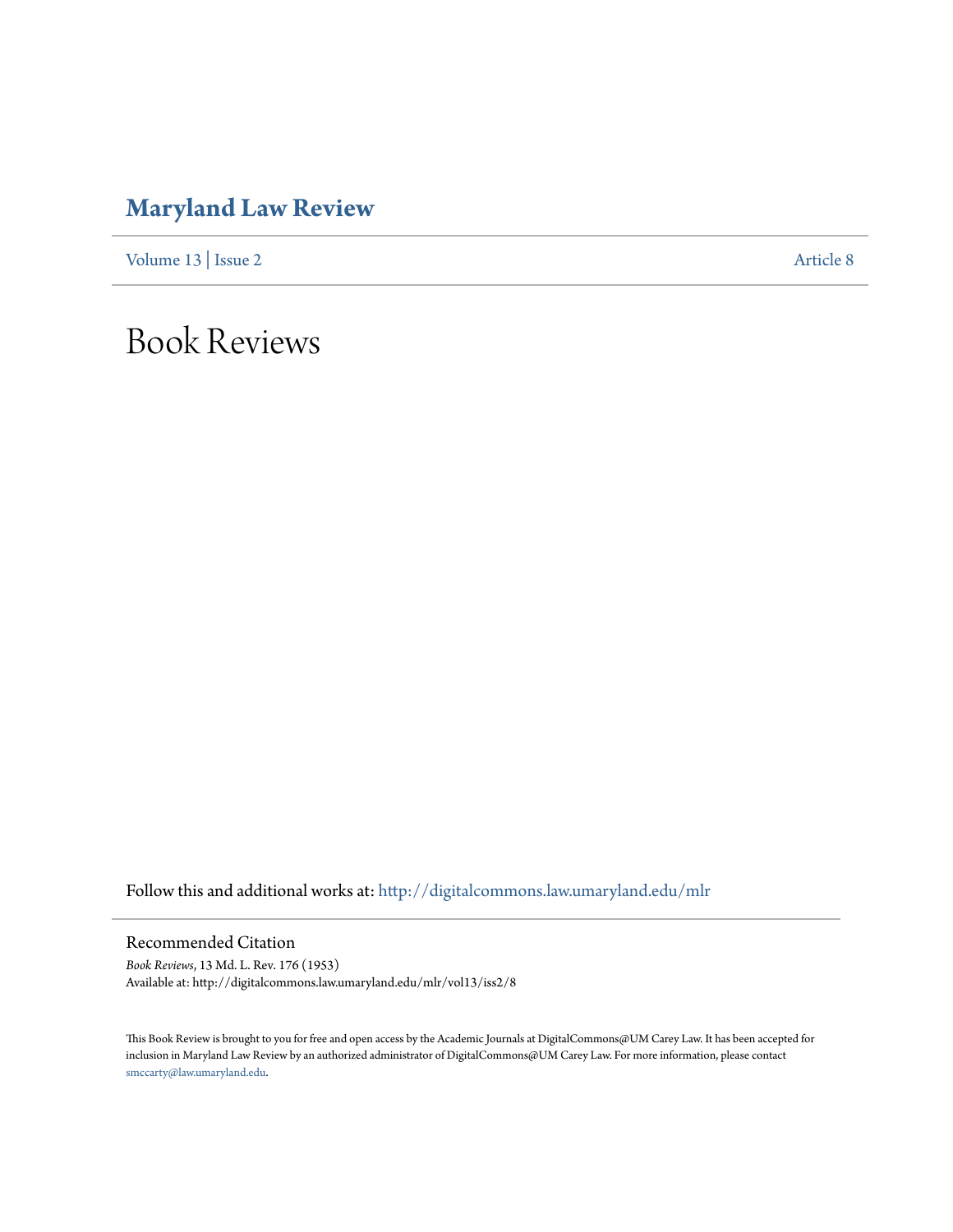**CASES AND** MATERIALS ON MODERN PROCEDURE **AND** JUDI-CIAL ADMINISTRATION. By Arthur T. Vanderbilt. New York. Washington Square Pub. Co., 1952. Pp. xx, 1390. \$8.50.

When Arthur T. Vanderbilt, now Chief Justice of the Supreme Court of New Jersey, offers a solution of an important practical problem in the field of the law, it behooves the whole profession to attend. The student, the law professor, the successful practitioner in the courts and in the office, and the judge upon the bench, as well as the progressive leader in the work of the Bar Association and the statesman who strives to mold the institutions of the law into effective form, all these should listen, for the versatility of his accomplishments in each of these characters is without parallel in the experience of any lawyer of our day.

Now he offers a casebook on Modern Procedure and Judicial Administration, consisting not only of a collection of illustrative cases, as is customary in such a work, but also a wealth of stimulating and explanatory material in the introductory chapters that any lawyer of whatever experience may read with profit. The true significance of the subject, which the average law school man is not likely to emphasize, is developed by one who has labored in the vineyard and the student's interest is stirred by the realization that here are the tools with which he must operate. What is more important the student perceives that here is found the essential mechanism to give effect to the concept, fundamental to our free institutions, that every man who comes into court shall have a fair trial of his case, and thus the ideal of justice in action is set before the eyes of the beginner at the outset.

This kind of a casebook on procedure would not have been possible a few years ago. The author has seized upon and incorporated in the book the great constructive accomplishment in the law that is embodied in the Federal Rules of Civil Procedure adopted in 1938 and the Federal Rules of Criminal Procedure adopted in 1944, and makes these rules the foundation of the course of study. Never before was there available to the courts of this country a procedural system shaped to their needs not only by leading writers who have mastered the subject, but by leading practitioners and judges with long experience at the bar and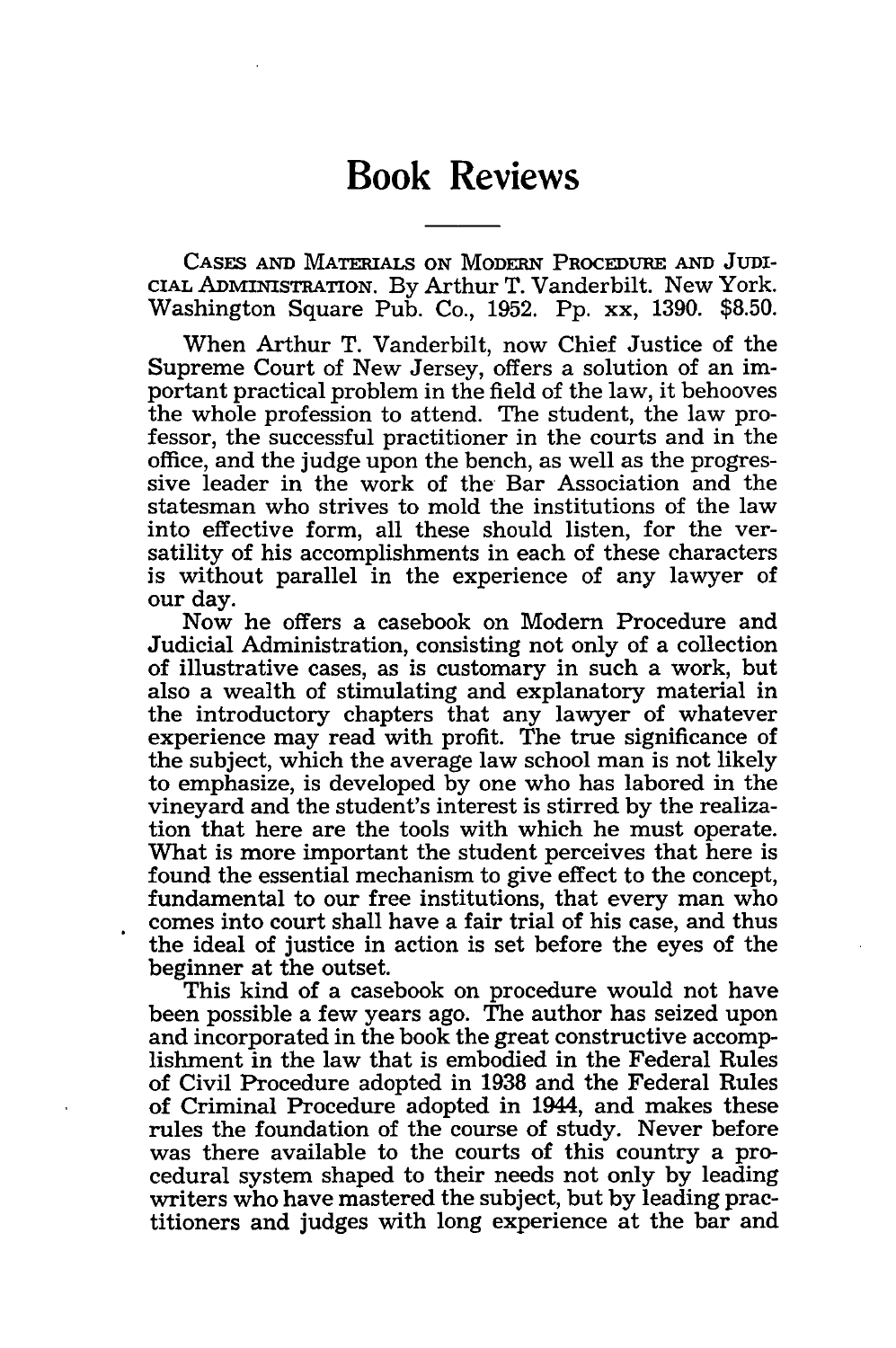in the courts. This system is now laid before the student as the best which the profession has devised; and he learns that although the system was designed for the federal courts and has been adopted by the authority of the Supreme Court of the United States, the plan is so simple and comprehensive that it is suited to the needs of all jurisdictions and has in fact been adopted in large part by many of the state courts of the country.

The advantage of this kind of approach to the study of modern court procedure over the historical method is too obvious to need discussion or debate. It outlines the clear course to be followed in the institution, preparation and trial of the case that has been found by experienced and learned men to be the most effective, and it avoids the technical and accidental peculiarities of local systems. The procedural peculiarities of the jurisdiction in which the student intends to practice must of course be mastered in the end, but his acquaintance with the model system will aid rather than interfere with this effort, and the defects of the local procedure will be exposed to the young men at the bar on whom the strongest hope for improvement in administration of the courts must rest.

Not only does the book use the new rules as the framework of the course of instruction, but it seeks to cover the actual course of a litigated case from beginning to end. It is not confined to the subject of pleading, to which courses in procedure have been too much devoted in the past, but it describes the court in which the suit may be brought, the parties who may sue, the place where the suit may be brought, the process of bringing the defendant into court, the manner in which the controversy should be stated, the preliminary preparations for the trial, as well as the manner in which the case should be tried and the errors in the trial should be judicially reviewed. In addition it shows how the judgment should be enforced.

Moreover, the book contains the valuable introductory chapters, to which reference has been made, and concluding chapters on the selection and tenure of judges, the selection and service of jurors; the admission of qualified persons to the practice of the law, and the problems which confront the judges in the effective dispatch of the business of the courts. In short, the work is unique in its method and treatment of the subject. It is the only casebook that is devoted to the federal rules of civil and criminal procedure as the best system thus far devised in our law; it is the only casebook which covers both civil and criminal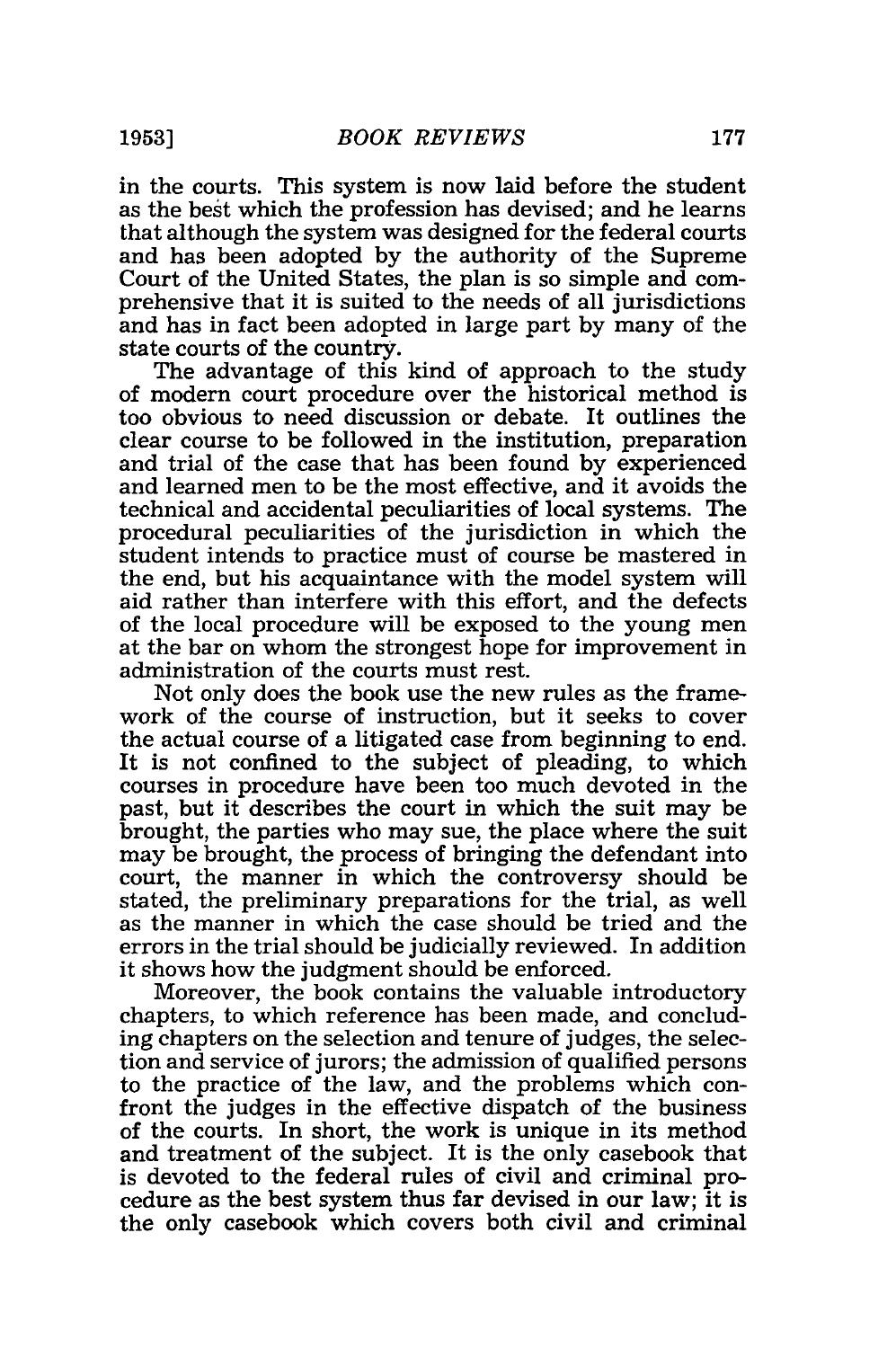procedure, as it should, because they duplicate each other to a considerable degree; it is the only casebook that covers the whole subject of procedure from the selection of the court to the collection of the judgment, instead of dealing chiefly with questions of pleading; it is the only casebook that tries to explain to the student the basic problems of procedure in the introductory chapters; and finally it is the only casebook that in the concluding chapters attempts to give to the beginner in the law an elementary background of the problems confronting judges, jurors, lawyers and courts in the field of judicial administration. No one interested in the preparation of young men for the active practice of the law can be indifferent to the challenge which Judge Vanderbilt's book offers to the law schools of the country.

**MoRRIs A. SOPER\***

**THE** PRAcTIcAL ASPECTS **OF** DIVORCE PRACTICE. By Herbert Myerberg. Baltimore. The Daily Record Publishing Co., 1952. **Pp.** 104. \$3.50.

This book contains the substance of a lecture delivered by the author in 1951 to the members of the Baltimore and Maryland Bar under the auspices of the Committee on Continuing Legal Education of the Bar Association of Baltimore City.

It is not a law book in a technical sense. It assumes that the reader fully understands the substantive divorce laws of Maryland. It is written by a practicing lawyer for practicing lawyers, and the author feels that there are more temptations in the fields of the criminal law and divorce law than in other fields of law. Hence, the object of this book is to point out the pitfalls and to tell lawyers who practice in divorce courts how to avoid them. In this respect, the author has done better than a good job. It is a brief but quite comprehensive book, and every lawyer, young and old, should read it.

We are told that the greatest danger the divorce lawyer faces at this time centers around the question of residence or lack of residence of the plaintiff. While on this subject, he carefully distinguishes between venue and jurisdiction and seemingly thinks, and rightly so, that a few lawyers

**<sup>\*</sup> Judge, U. S. Court of** Appeals, **Fourth Circuit.**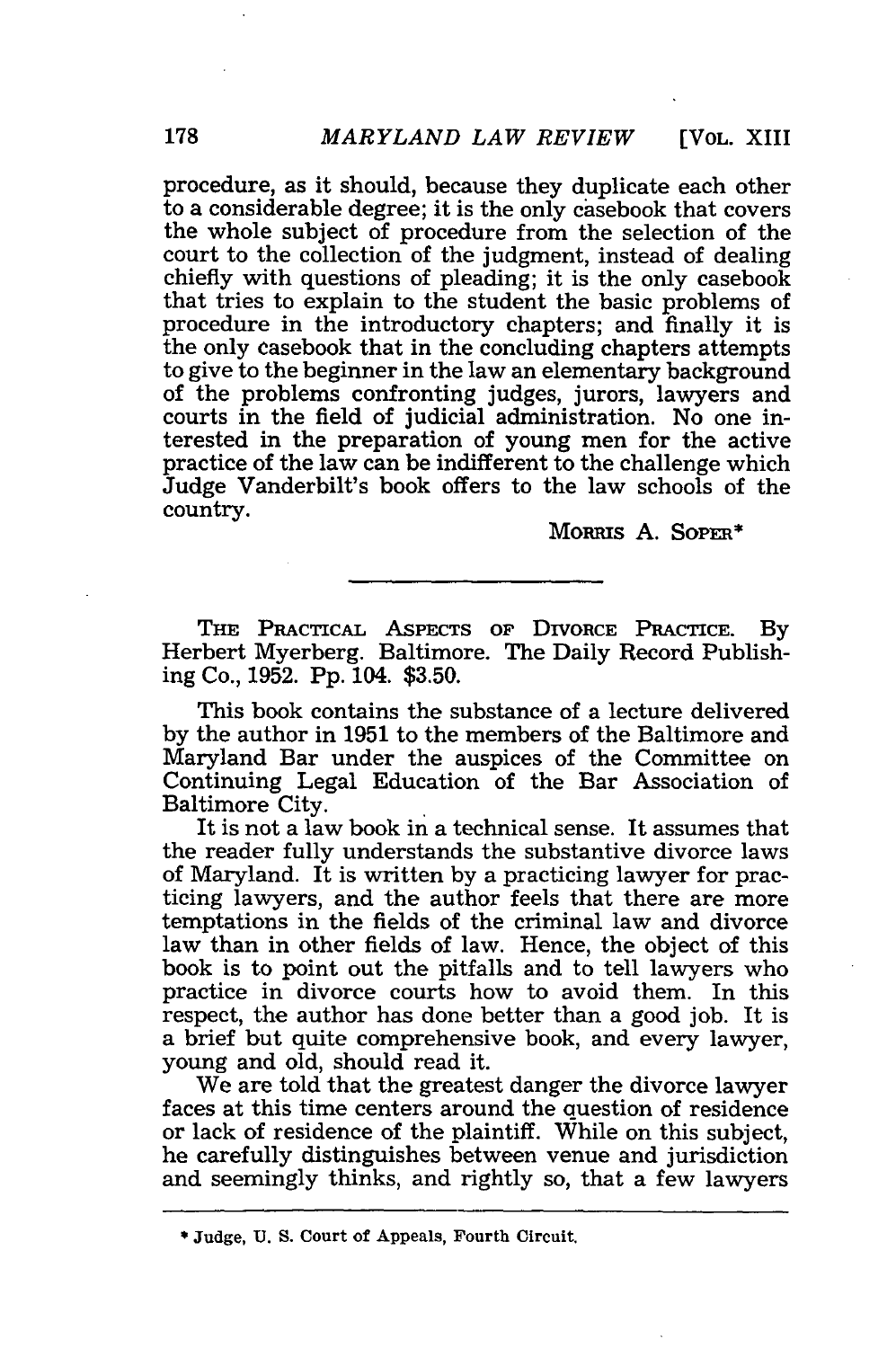carelessly use these terms as if they were synonymous. He emphasizes the fact that the courts have held that lawyers for both plaintiff and defendant have a serious responsibility in determining the residence of the parties, that laxity in this matter is not likely to be excused. However, the question of residence is not the only source of danger. In drawing up property settlements, it sometimes happens that lawyers run into trouble. For example, if the gist of the action is desertion, and the language of the property settlement seems to indicate a mutual separation, the Master is likely to hesitate before he passes the case. It is also pointed out that sometimes the Plaintiff has a good case but the facts show that he is guilty of conduct that amounts to recrimination. What is a lawyer supposed to do in a case of this kind?

It might also happen that the defendant knows that the plaintiff is guilty of recrimination and so informs his lawyer, but he also tells his lawyer that he does not wish to contest the case. What to do? You will find a very satisfactory answer in Mr. Myerberg's book.

As brief as this book is, its scope is amazing. It discusses so many vexing problems, of which the following are typical. Suppose you get a fee of \$50.00 from the wife but feel that this is inadequate, what should you do? Or if you file a bill alleging six months' desertion and ask for a divorce a mensa but for some reason or other fail to take testimony, and time runs on to such an extent that your client is now entitled to a divorce a vinculo, do you file a new suit or do you file an amended bill? Again, if a client comes into your office and she has grounds for divorce recognizable in Florida or Nevada, but not in Maryland, what advice can you give her under the circumstances? On the other hand, there is the "shopper" type of client who goes from one lawyer to another until she learns enough about the requirements of the law to know what she has to prove in order to get her divorce. A few weeks later, you can see that some other attorney has filed a suit for her. What, if any, are your responsibilities in a matter of this kind?

The author supplies concrete answers to these and many other troublesome problems of like import.

From pages 70 to 87, there are discussed miscellaneous matters such as the thirty day rule, military affidavits, infant parties, and certain differences between practice in the counties and practice in the City of Baltimore.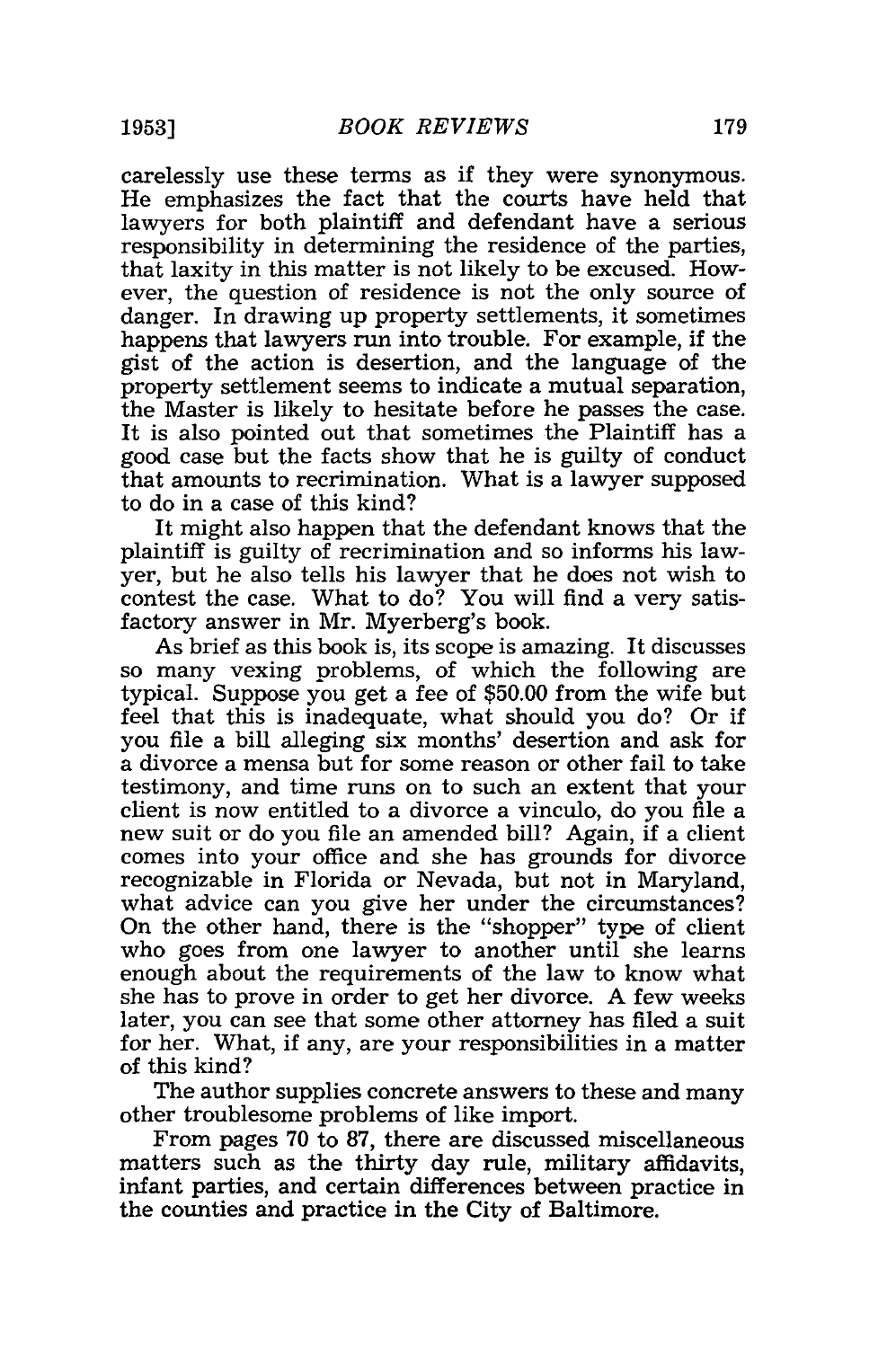[VOL. XIII

The author also discusses what you are supposed to do when the testimony is "stale", that is when you take the testimony say in the month of June and the client does not pay the costs until October. Mr. Myerberg tells you exactly what you are supposed to do in a case of this kind.

The last chapter gives a great deal of sound and helpful advice on how to try an uncontested case before an Examiner. He offers for the consideration of the reader many sample questions which will not only save time but which, if written out before hand and carefully explained to your client and her witness before you go to the Examiner's office, will probably put them both at ease. The learned and highly experienced author has very carefully pointed out the right way and wrong way to coach witnesses before they testify before an Examiner. I am thoroughly convinced that the Examiners are very grateful to Mr. Myerberg for having written this chapter, and they will be even more grateful if all the members of the Baltimore Bar read it and carry out its precepts.

There is not the slightest doubt at all that this book should have been written twenty years ago, and it ought to be read and taken to heart by every attorney who is called upon to give advice to people who sooner or later may find themselves parties litigant in a divorce court.

H. **CLrFToN** OwENs\*

**CHARLES EVANS HUGHES.** By Merlo J. Pusey. New York. The MacMillan Company, 1951. Pp. ix, 810. \$15.00.

It is, in a sense, unfortunate that this excellent biography of Mr. Justice Hughes runs to two volumes and 810 pages. **A** comparison with the fairly recent biographies of Mr. Justice Holmes, by Catherine Drinkwater Bowen, and of Mr. Justice Brandeis, by Alphens Thomas Mason, is inevitable. Mr. Pusey, the author of the work now being reviewed, does rather better by his hero than do Mrs. Bowen and Mr. Mason by theirs and as both of the other works were best sellers, it is reasonable to assume that the current biography of Mr. Hughes, abridged to one volume, would achieve an equal or greater popular sale. Ordinarily, this is a matter for concern only to the author

<sup>\*</sup> **Of the** Baltimore **City Bar.**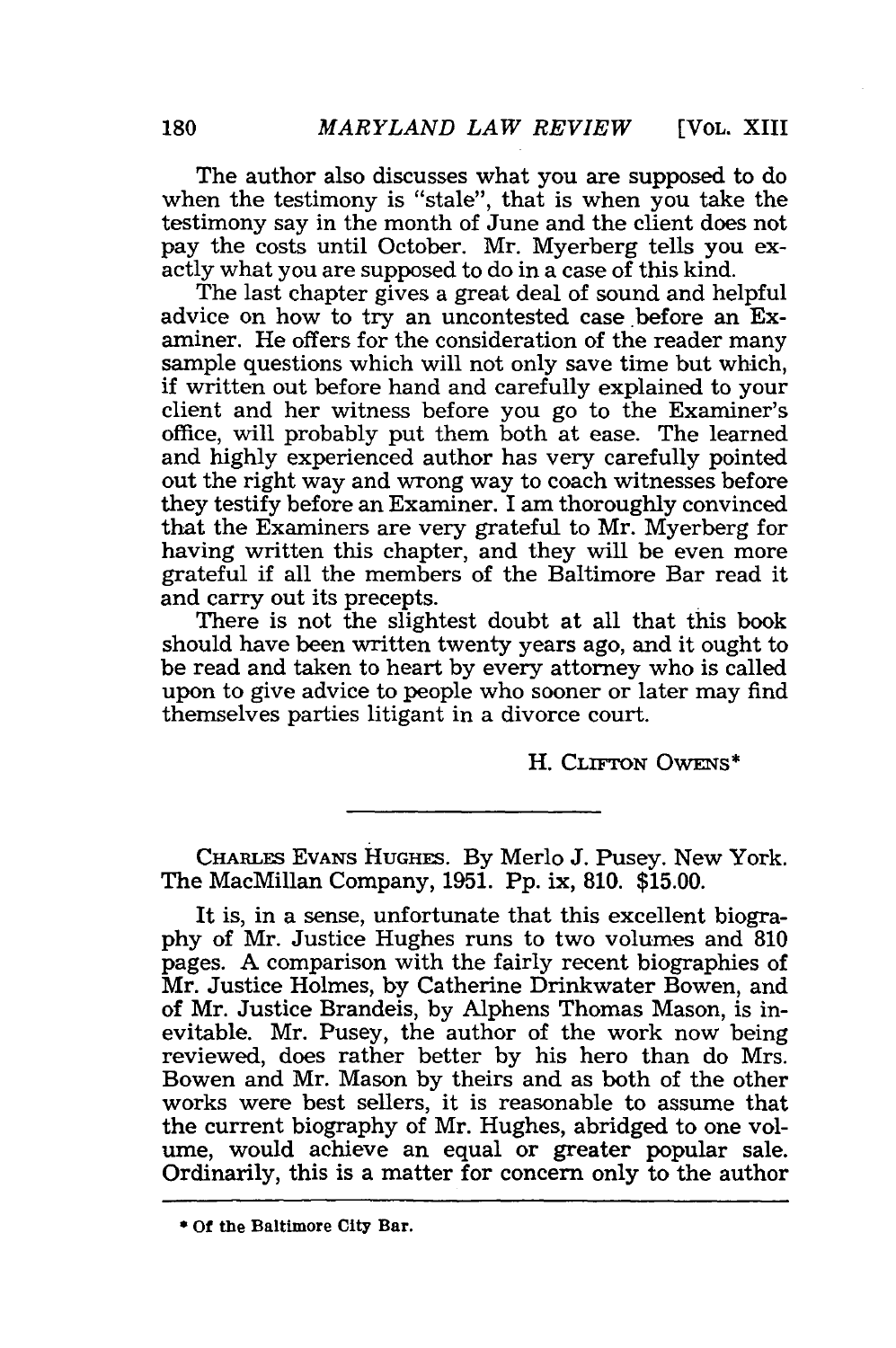and his publishers, but in the present state of political morality (pre Eisenhower) the lesson of Mr. Hughes' complete moral, financial and intellectual integrity is one which deserves wider popular dissemination than it is likely to have in this rather formidable two volume format.

Mr. Hughes was born on April 11, 1862 and died in 1948 at the age of 86. Between these dates he crowded an extraordinarily full life and enough occupations for several careers, all of them accomplished competently, and many of them brilliantly.

It is an interesting thing that the popular legend of the "boy genius", who entered Brown University as a mere child is somewhat tempered by the author. Actually Mr. Hughes entered Madison College, which was the predecessor to Hamilton, at the age of fourteen and a half, and two years later transferred to Brown University. A precocious child, Mr. Hughes had the benefit of the concentrated and personalized teaching of his mother, who was a professional teacher prior to her marriage to the Reverend David Charles Hughes. It might be said that Mr. Hughes went to school in a class of one. His parents, moreover, were both deeply religious and hard working people not too liberally endowed with the world's goods, and in such an atmosphere Mr. Hughes' character was formed and case-hardened.

There is something of the Horatio Alger hero in Mr. Hughes. He married the boss's daughter, but the familiar runaway horse is missing, and as a matter of fact, he did not meet his wife until he had been a partner of her father in the practice of law for more than a year and had already made his mark as an able and successful practitioner.

His first employment following graduation from Brown University was a six week calculation job for the owners in connection with certain real estate assessments. He then began teaching at a secondary school, became secretary for a stock broker, then a practicing lawyer, then professor of law at Cornell University. After two years as a professor, he again became a practicing lawyer, then Governor of New York for two terms, immediately followed by six years as Associate Justice of the Supreme Court. Later, Mr. Justice Hughes became Secretary of State, in 1928 he was named a Judge of the World Court and finally in 1930, Chief Justice of the United States, where he remained until his retirement in 1941. Between, and in many instances during, these periods he found time to practice law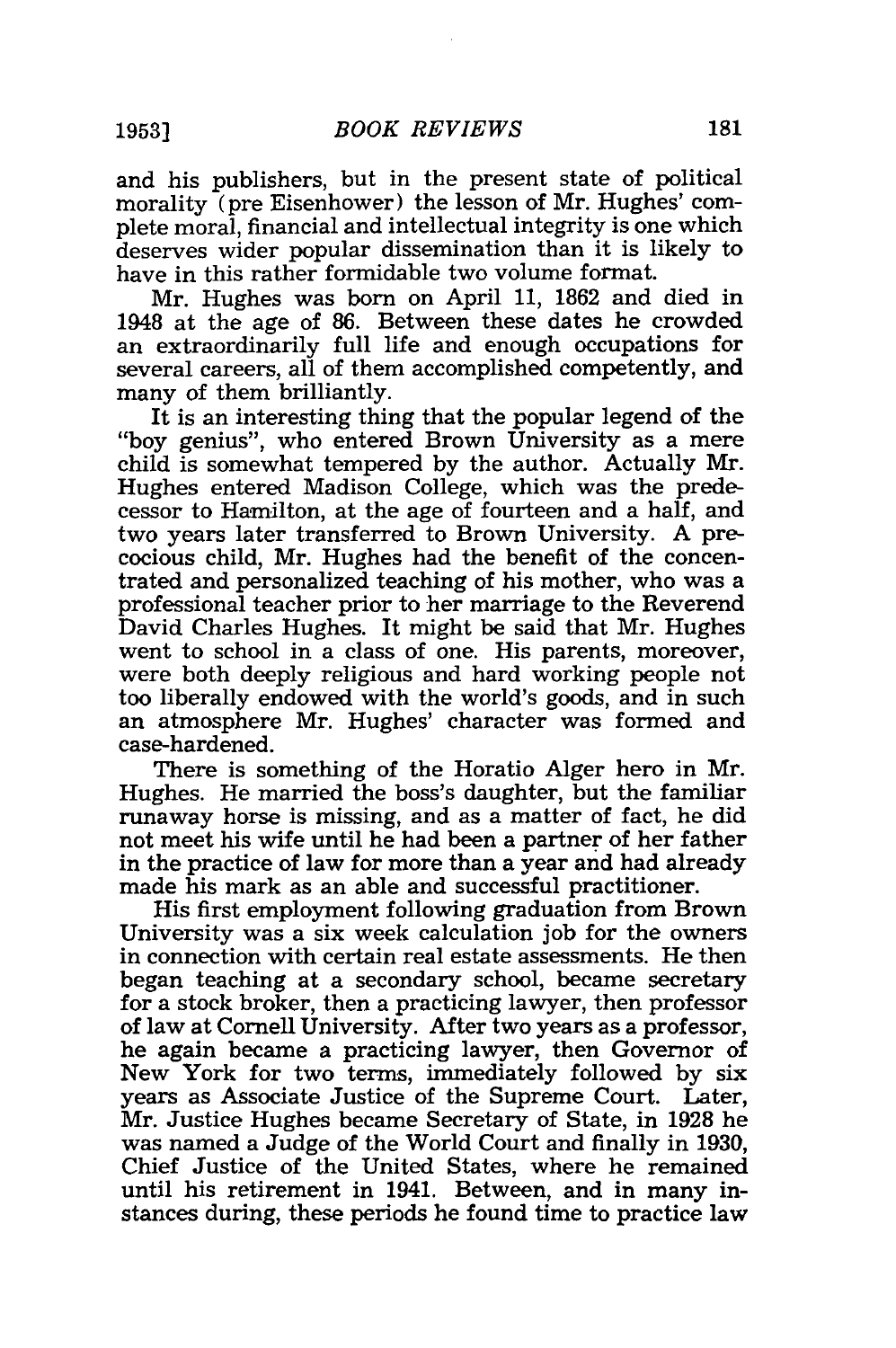and to engage in a great number of other tasks, many of them in the service of the organized bar. To mention but a few, he was at one time President of the American Bar Association, helped found the National Conference of Christians and Jews, was President of the American Judiciary Society, the American Society of International Law, and was prominent in such diverse activities as sponsoring the Byrd expedition to the Antarctic and acting as Vice-Chairman of the Pilgrims' Society.

The section dealing with Mr. Hughes' experiences as Secretary of State and his diplomatic successes and failures will probably seem overlong to the average reader. Most of the predicted highly favorable consequences of such matters as the Naval Limitation Treaty of Nineteen Twenty-Two were sunk without trace before World War II, and the detailed history of international diplomacy of Mr. Hughes' time will be of greater interest to the student or professional than to the lay reader. Unquestionably Mr. Hughes brought to the office of Secretary of State the same clarity of thought and outstanding ability which characterized all phases of his many faceted career, but this section of the book might well, for the average reader, have been drastically edited.

The author also gives a very detailed analysis of the reasons for Mr. Hughes' defeat in the Presidential election of 1916 with particular attention to the reasons for the defection of Senator Hiram Johnson and the consequent failure to carry the State of California in the election. There have been so many and so varied explanations of these incidents that it is interesting to have a look at the picture from Hughes' angle, but the results of an analysis seem no more persuasive than do any one of the many reasons given for the defeat of Governor Dewey in 1948.

The whole picture which emerges from Mr. Hughes' biography is that of an extraordinarily fine mind, coupled to a tremendous will and great energy. The author's effort to humanize his subject and erase the reputation for coldness and austerity which Mr. Hughes' memory appears to bear is not too successful. It may well be that to his intimates, Mr. Hughes was a lovable old codger and as easy as an old shoe, but to the world at large and even to the readers of this work, he will always remain a somewhat aloof and withdrawn figure. Mr. Hughes dealt with matters within the province of the average man, but dealt with them with such consummate skill and apparent ease that